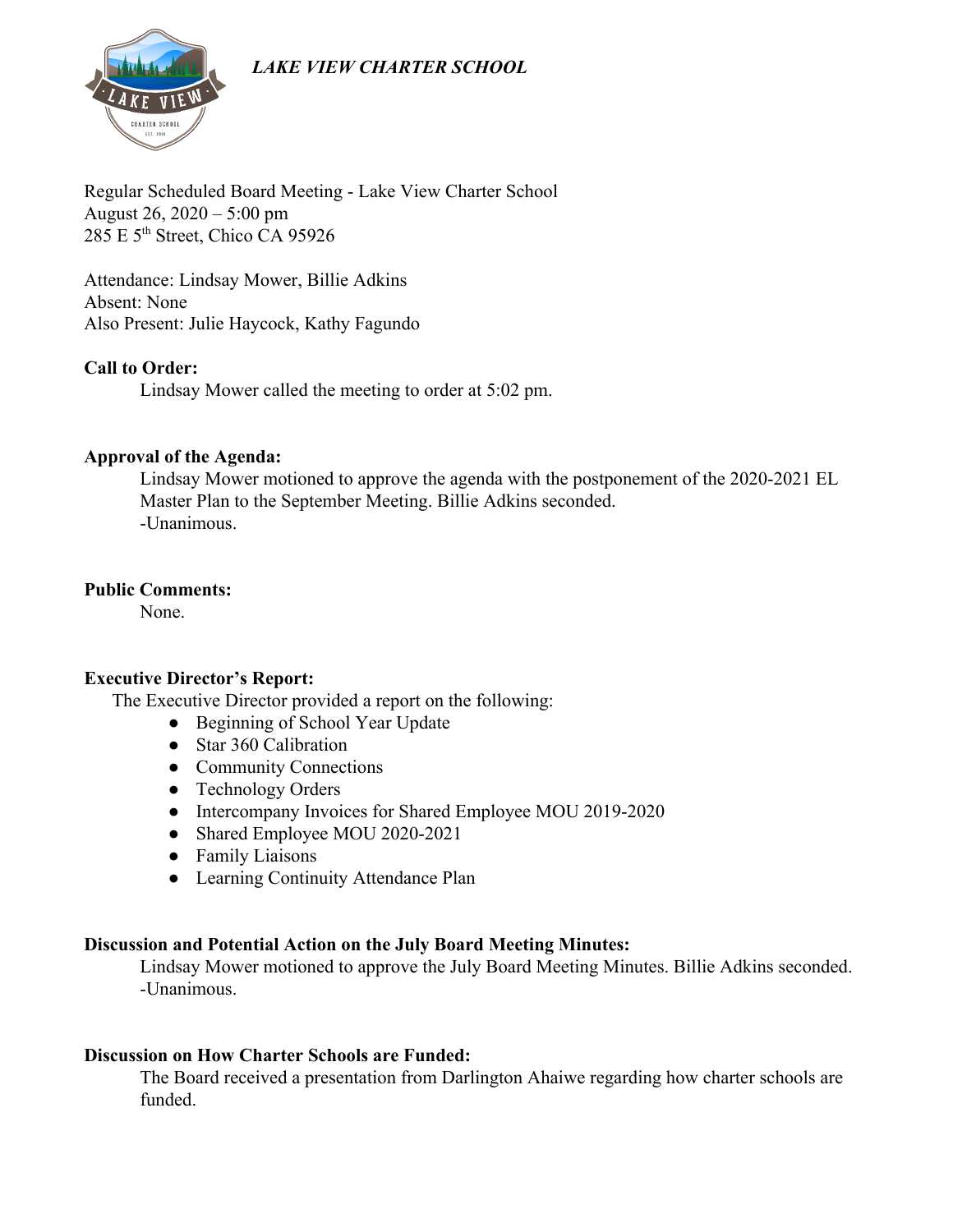## *LAKE VIEW CHARTER SCHOOL*



#### **Discussion and Potential Action on the July Financials:**

Lindsay Mower motioned to approve the July Financials. Billie Adkins seconded. -Unanimous.

#### **Discussion and Potential Action on Education Protection Account (EPA) Budget:**

Lindsay Mower motioned to approve the Education Protection Account (EPA) Budget. Billie Adkins seconded. -Unanimous.

#### **Discussion and Potential Action on Fiscal Policies and Procedures:**

Lindsay Mower motioned to approve the Fiscal Policies and Procedures. Billie Adkins seconded.

-Unanimous.

#### **Discussion and Potential Action on the Process to Access Additional Planning Amounts:**

Lindsay Mower motioned to approve the Process to Access Additional Planning Amounts. Billie Adkins seconded. -Unanimous.

#### **Discussion and Potential Action on the Immunizations and Oral Assessment Policy:**

Lindsay Mower motioned to approve the Immunizations and Oral Assessment Policy. Billie Adkins seconded.

-Unanimous.

#### **Discussion and Potential Action on the Employee Handbook:**

Lindsay Mower motioned to approve the Employee Handbook. Billie Adkins seconded. -Unanimous.

#### **Discussion and Potential Action on the Policy for Public Inspection of Records:**

Lindsay Mower motioned to approve the Policy for Public Inspection of Records. Billie Adkins seconded.

-Unanimous.

#### **Discussion and Potential Action on the 2020-2021 EL Master Plan:**

Removed from the agenda and tabled to September.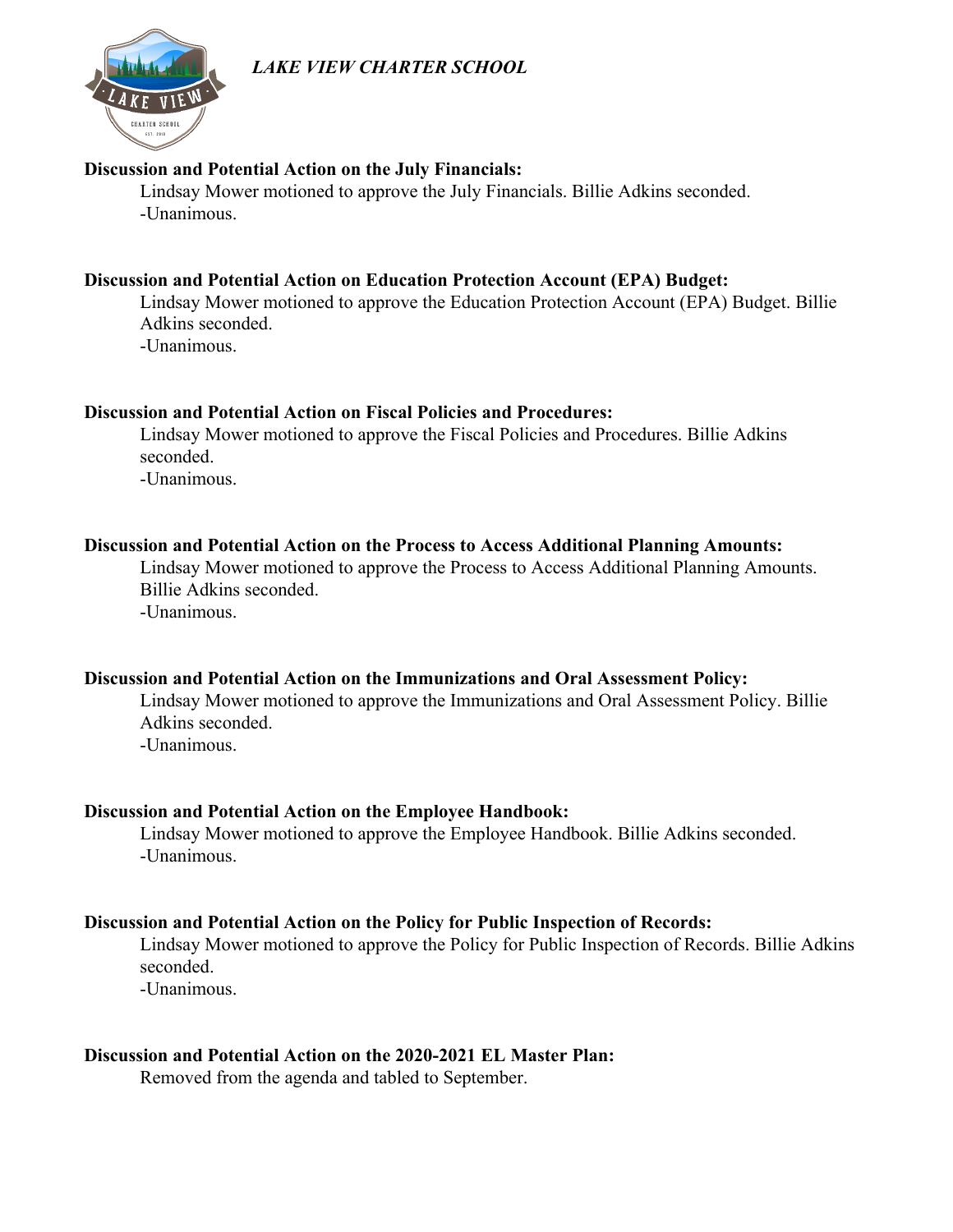# *LAKE VIEW CHARTER SCHOOL*



#### **Discussion and Potential Action on the Compensation Policy:**

Lindsay Mower motioned to approve the Compensation Policy. Billie Adkins seconded. -Unanimous.

#### **Discussion and Potential Action on the Residency Policy:**

Lindsay Mower motioned to approve the Compensation Policy. Billie Adkins seconded. -Unanimous.

#### **Discussion and Potential Action on the Conflict of Interest Policy:**

Lindsay Mower motioned to approve the Conflict of Interest Policy. Billie Adkins seconded. -Unanimous.

#### **Discussion and Potential Action on the Board Training Calendar:**

No action taken on the Board Training Calendar. Tabled to September.

#### **Discussion on the Nomination and Appointment of Board Members:**

Lindsay Mower motioned to approve the nomination of Glad Donahue, Jessica Coombs, and Sara Rose Bonetti as board members. Billie Adkins seconded. -Unanimous

### **Announcement of Next Regular Scheduled Board Meeting:**

The next regularly scheduled board meeting is September 23, 2020 at 5:00 pm.

#### **Adjournment:**

Lindsay Mower motioned to adjourn the meeting at 6:24 pm. Billie Adkins seconded. -Unanimous

Prepared by: Bryanna Brossman

Noted by:

Billie Adkins (Sep 25, 2020 12:38 PDT) [Billie Adkins](https://na2.documents.adobe.com/verifier?tx=CBJCHBCAABAAITQNnNdPOEpi_xH-f6UhQQ5n9jDO3Ido)

Board Secretary